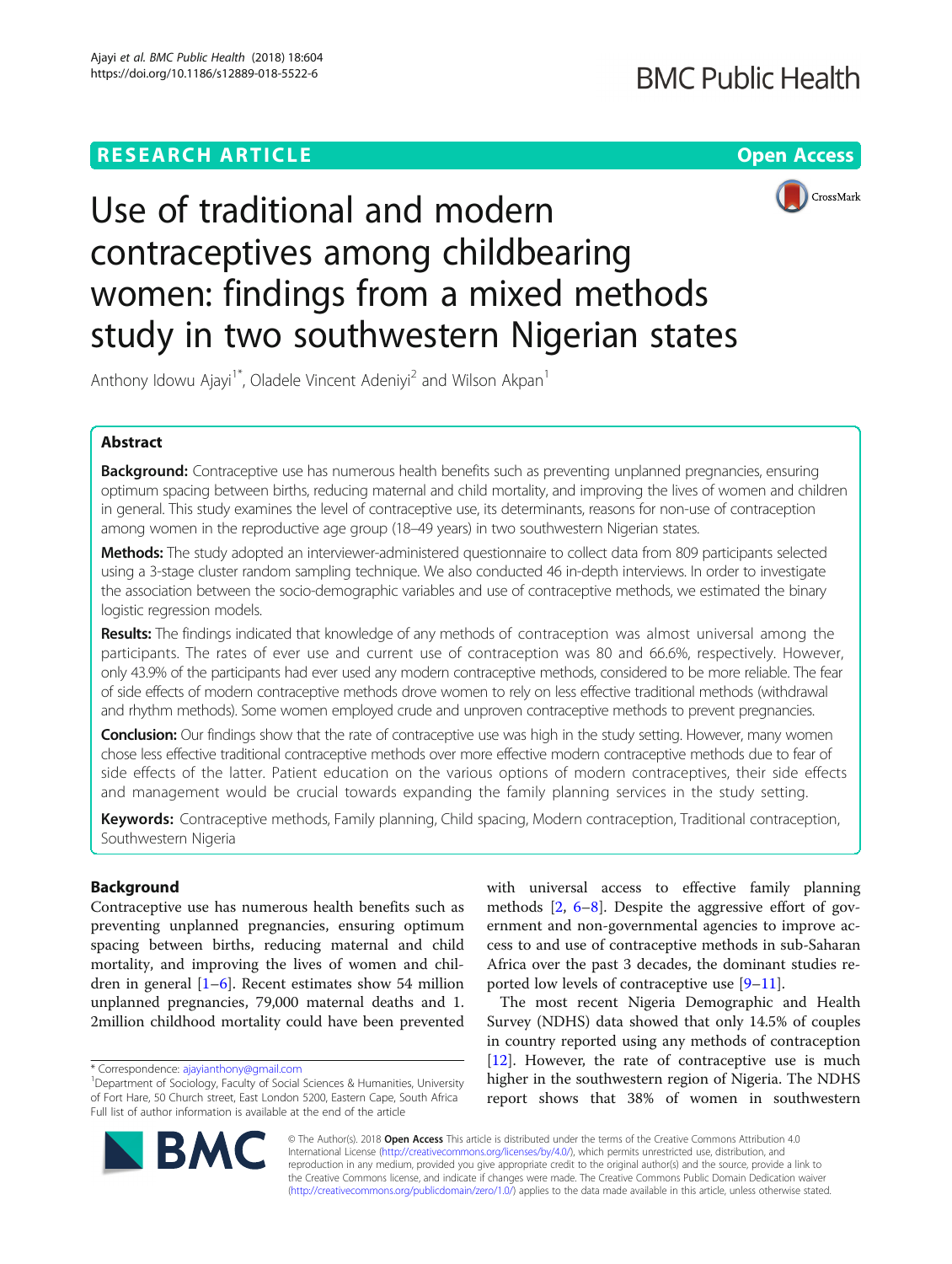Nigeria are using any form of contraceptives [[12\]](#page-8-0). However, the findings from National Bureau of Statistics [[13](#page-8-0)] and other smaller studies in the region suggest that the rate could be higher [[14](#page-8-0)–[19](#page-8-0)]. However, it is important to note that the smaller studies were conducted among specific population (women attending antenatal care services and women residing in rural communities), which may explain their results.

Access to family planning services has significantly been expanded in the southwestern Nigeria over the past 10 years and contraceptive knowledge is almost universal among women. As such, previous estimates of contraceptive use may not reflect the current level of contraceptive use. This at least provides a basis for further studies.

Many studies have reported low use of traditional contraception in Nigeria [[11](#page-8-0), [14,](#page-8-0) [16,](#page-8-0) [20\]](#page-8-0). Low levels of education, women's and partners' disapproval of modern family planning methods, religious beliefs, fear of side effects of modern contraception, women's misconceptions of contraceptive side effects, use of unproven methods or concoctions and infrequent sex are among the reasons for non-use of contraception in sub-Saharan Africa [[10,](#page-8-0) [21](#page-8-0)–[24](#page-8-0)]. However, many of the aforementioned reasons relate more to the use of modern contraceptive methods rather than natural or traditional family planning methods. Considering that contraceptive methods include the use of traditional methods such as withdrawal and rhythm methods —even though they are less effective then many reasons advanced in the literature do not sufficiently explain the reasons for low level of use of any form of contraception and traditional methods, in particular, in sub-Saharan Africa. Early anthropological studies suggest that use of traditional family methods (periodic abstinence) is common in sub-Saharan Africa countries [\[25](#page-8-0)–[33](#page-8-0)], especially southwestern Nigeria. Orubuloye [\[30](#page-8-0)] notes that postpartum sexual abstinence has probably reduced. Although postpartum abstinence has evidently reduced, the need to space children is still paramount.

It is against this background that this article using a mixed-methods study examines the level of contraceptive use, its determinants, reasons for non-use of contraception among women of the reproductive age group (18–49 years) in South Western Nigeria. This study also begins with the assumption that low level of traditional family planning methods in previous studies may be due to women's reticence of reporting their contraceptive choices. Recently published studies among women in Malawi and Zimbabwe that show discordance between self-reported contraceptive use and the presence of contraceptive progestins in serum lay credence to our assumption [\[34](#page-8-0), [35\]](#page-8-0). Also, the cultural sensitivity of discussing sexual issues in the sub-Saharan Africa context and the possible reticence of women to respond to

contraceptive questions may explain the possible underestimation of the level of traditional contraceptive use. Blackstone and Iwelunmor's [\[11](#page-8-0)] study indicates that about half of men agreed that women who use contraceptives become promiscuous. Women might not be open to revealing if they are utilising any family planning methods or simply reply negatively to wade off further questioning.

# Methods

# Study settings

The data analysed in this study came from a large study (MANCONFREE), which examined the maternal outcomes in the context of free maternal healthcare in South Western and North Central Nigeria. The study was conducted between May and September 2016. The analysis in this study was limited to women who had given birth in the preceding 5 years of the survey in two South Western Nigeria states— Ondo and Ekiti states. South Western Nigeria is one of the six geopolitical zones of Nigeria and has the highest rate of contraceptive use in Nigeria [\[12](#page-8-0)]. The region comprises of six states of the 36 states that make up Nigeria. This study was conducted in two of the six southwestern Nigeria states.

# Sampling design

The study adopted a 3-stage cluster random sampling technique. 809 women took part in the study; the sample size of 809 was based on a confidence interval of  $\pm 3.5$ adjusted for possible missing responses. The study took place in Ondo and Ekiti states randomly selected from the six South Western Nigerian states. We randomly selected these two states because contraceptive use in southwestern Nigeria states is similar (see NDHS 2013). The 2006 census list of enumeration areas (EAs) was the sample frame used for sample selection. Each state was clustered into enumeration units, and they were stratified based on rural, peri-urban and urban areas. The study took place in 54 enumeration areas. 15 households were randomly selected in each enumeration area. Every 10th household in selected EAs was visited to identify study participants until the sample size of 809 women was reached. We selected every 10th households in order to include newly built houses in each EAs since 2006. Households without women that gave birth during the specified period or with women who refused to participate in the study were skipped. Participants of the indepth interviews were conveniently selected.

# Data collection

The data collected began with the semi-structured indepth interviews. 46 IDIs were conducted and the topics covered in each interview include: birth spacing, knowledge of contraception, use of contraception and reasons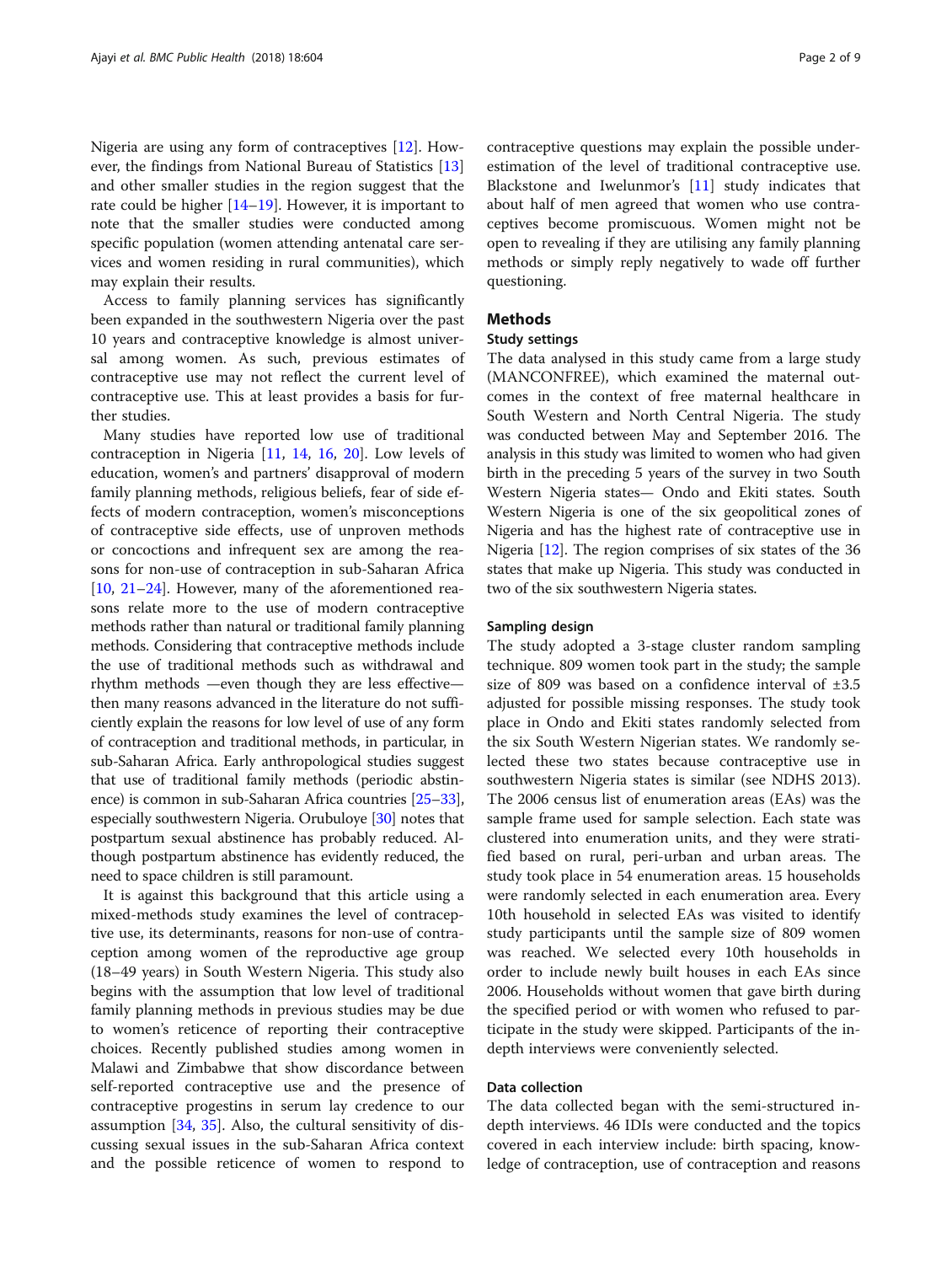for non-use of contraception. Each interview lasted for an average of 20 min, and all interviews were taperecorded and assigned codes. Recruitment of informants and interim analyses were conducted after every 10 interviews until no new information emerged from the interviews (data saturation). The interviews helped in modifying the survey instrument.

Using an interviewer-administered questionnaire, 809 women who met the study criteria completed the questionnaire. The questions in the questionnaire were derived from the NDHS pre-validated questionnaire. We piloted the questionnaire among 20 women who were not included in the main study. The questionnaire comprised of four key sections. The first part comprised of questions probing participants' demographic characteristics. Here, participants reported their age, level of education, place of residence, ethnic group, marital status, level of income and number of children. Part two of the questionnaire dealt with knowledge and awareness of various contraceptive methods. Here a list of 12 contraceptive methods was described to participants and the researcher asked if participants were aware of each method. The third part probed the practice of contraception. Participants were asked if they had ever used and were currently using any form of contraception and if they respond affirmatively, the specific method ever used and currently in use was probed. For participants that were reticent to respond or who replied negatively, the researcher and his well-trained assistants would ask about the interval of child spacing between participants' children to establish the practice of birth control. Subsequently, the methods of preventing pregnancy during that interval were probed. For participants that were still coy in responding or that stated that they used knowledge of God, the researcher often probed further by asking the participants to explain how they avoided pregnancy during those intervals. Lastly, each of the methods specified in part one were then described to the women in their native language and the researcher would ask if they currently or had used any of the methods. The last part examined reasons for non-use of contraception and contraceptive discontinuation.

# Statistical analysis

The quantitative data were analysed with Statistical Package for the Social Sciences (SPSS version 21). Frequency distribution and cross-tabulation of variables of interest were computed and significant variables were determined with a  $p$ -value less than 0.05. Significant variables associated with the use of contraceptive methods were included in the binary logistic regression models. To account for the complex sampling strategy and to adjust for non-response, sampling weights were assigned before performing the analysis. Statistics for complex

sample analysis feature of SPSS was used in performing the data analysis.

The qualitative data were analysed using content analysis. Themes were developed after reflexive reading of the transcriptions. All authors cross-validated the instruments and the emerging themes.

# Ethical consideration

The University of Fort Hare's Research Ethical Committee (UREC) approved the study protocol (AKP031SAJA01). Also, the study protocol was reviewed and approved by the Ondo State Health Research Ethics Committee (OSH-REC) [NHREC/18/08/2016]. In addition, permission to implement the study was obtained from community heads and household heads. All the participants signed a written informed consent to indicate their willingness to take part in the study. Voluntary participation, confidentiality and anonymity were strictly observed.

# **Results**

Participants' mean age was 31.3 (SD 6.2) and their mean parity was  $2.7$  (SD =1.4). Most participants were Christians (83.7%), Yoruba (87.5%), married (96.2%), employed (85.5%), owned a mobile phone (94.1%), watched television (95.8%), owned a bank account (57. 8%), earned at least 20,000 (69.3%) and belonged to middle socioeconomic status (57.2%). Only a few participants (32.1%) had access to Internet (Table [1](#page-3-0)).

# Awareness and knowledge of contraceptive methods

The majority of the participants were aware of both modern and traditional contraceptive methods, except male sterilisation. Most of the participants had heard of the contraceptive methods from the antenatal clinic. Only a few participants were aware of folk methods. The use of locally made potion of cooked leaves and/or a traditional ring and/or alcohol as contraceptive methods were categorised as folk methods. In the IDI phase, participants were asked to mention the name of the oral pills they were aware of, and to explain the rhythm and standard day methods. The findings showed that awareness of a method did not necessarily mean knowledge of that particular method. For instance, some participants had heard about female condoms but had never seen one nor did they understand how to use it. Similarly, some participants gave an inaccurate description of standard day and rhythm methods, and some simply mistook non-emergency contraceptive drugs as emergency contraceptive pills.

# Family planning practice among women in Ondo and Ekiti states

Eliciting information on use of contraception was not particularly straightforward. While some women would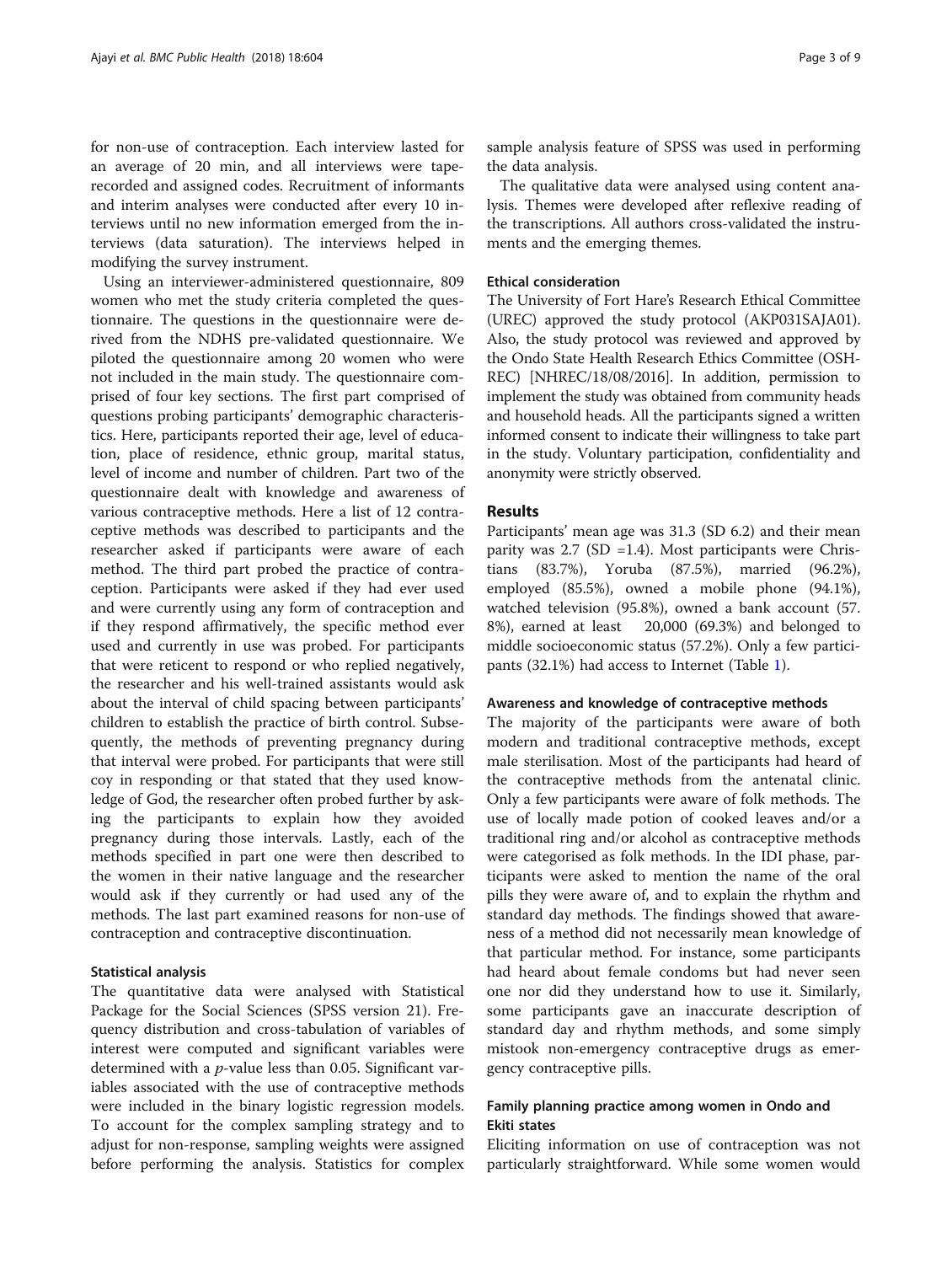<span id="page-3-0"></span>Table 1 Demographic characteristics of respondents

| Variables           | Frequencies ( $n = 809$ ) | Percentages |
|---------------------|---------------------------|-------------|
| Age                 |                           |             |
| 20 years and below  | 30                        | 3.7         |
| $21 - 25$           | 127                       | 15.9        |
| $26 - 30$           | 249                       | 30.8        |
| $31 - 35$           | 199                       | 24.6        |
| $36 - 40$           | 146                       | 18.0        |
| Above 40            | 58                        | 7.2         |
| Level of education  |                           |             |
| No formal education | 8                         | 1.0         |
| Primary education   | 114                       | 14.1        |
| Secondary education | 435                       | 53.8        |
| Tertiary education  | 252                       | 31.1        |
| Place of residence  |                           |             |
| Urban               | 307                       | 37.9        |
| Peri-urban          | 207                       | 25.6        |
| Rural               | 295                       | 36.5        |
| Religion            |                           |             |
| Christian           | 677                       | 83.7        |
| Muslim              | 132                       | 16.3        |
| Ethnic group        |                           |             |
| Yoruba              | 706                       | 87.5        |
| Igbo                | 45                        | 5.6         |
| Ebira               | 21                        | 2.6         |
| Others              | 35                        | 4.2         |
| Marital status      |                           |             |
| Currently married   | 778                       | 96.2        |
| Formerly married    | 5                         | 0.6         |
| Never married       | 26                        | 3.2         |
| Employed            | 692                       | 85.5        |
| Own a phone         | 761                       | 94.1        |
| Watch television    | 775                       | 95.8        |
| Own bank account    | 468                       | 57.8        |
| Use internet        | 260                       | 32.1        |
| Number of children  |                           |             |
| One                 | 189                       | 23.4        |
| Two                 | 200                       | 24.7        |
| Three               | 206                       | 25.5        |
| Four                | 141                       | 17.4        |
| Above four          | 73                        | 8.8         |
| Income categories   |                           |             |
| No income           | 118                       | 14.7        |
| N20000 and below    | 557                       | 69.3        |
| Above N20000        | 129                       | 16.0        |
|                     |                           |             |

|             |  | <b>Table 1</b> Demographic characteristics of respondents |
|-------------|--|-----------------------------------------------------------|
| (Continued) |  |                                                           |

| Frequencies ( $n = 809$ ) | Percentages |
|---------------------------|-------------|
|                           |             |
| 52                        | 6.5         |
| 461                       | 57.2        |
| 293                       | 364         |
|                           |             |

give immediate responses, others were shy to disclose whether they had done anything to prevent unplanned pregnancy or not. Most women that use injectables, oral pills, implants and IUDs were more forthcoming in their responses than those that used condoms and withdrawal methods. For those that used the withdrawal method and condoms, they were very shy to disclose and often used pseudo terms to denote withdrawal and condoms. For instance, a middle-aged woman in Ekiti referred to a condom as "ade daddy" (meaning 'daddy's crown') and another young mother in Ondo state referred to a condom as "fila daddy" (meaning 'daddy's cap'). Getting many of the participants that were shy to disclose their family planning method required probing with two or more questions and even description of all methods to get participants to identify which method they used.

The majority of the participants (80%) reported ever use of a method of contraception. A few respondents did not reveal whether or not they had used any method of contraception. The combination of periodic abstinence and standard day/Rhythm (31.1%), withdrawal (16.4%), condom (17. 2%), oral pills (18.8%), and injectables (10.7%) were the main contraceptive methods ever used by the participants (Table [2\)](#page-4-0). Use of concoctions, non-emergency contraception douching and were reported by a few participants. Of the total participants, only 43.9% had ever used modern contraceptives. Traditional planning methods constituted an important component of contraception practice and they were evidenced in its use by a 32.4% distribution amongst all the participants. Thirty-four participants refused to answer the question for personal reasons.

When asked if participants were currently using or doing anything to prevent unplanned pregnancies the majority of the participants ( $n = 538$ ; 66.6%) answered affirmatively. The combination of periodic abstinence and standard day/Rhythm (26.1%), withdrawal (18.4%), condom (17.8%), oral pills (13.4%), and injectables (10.0%) are the contraceptive methods most women were currently using in the study setting. Only 8.6% of the participants currently used long acting contraceptive methods. Of the participants  $(n = 538)$  that were currently using any form of contraception, 52.2% were using a modern contraceptive method. Oral pills, condom and injectables were the commonly used modern contraceptive methods (Table [2](#page-4-0)).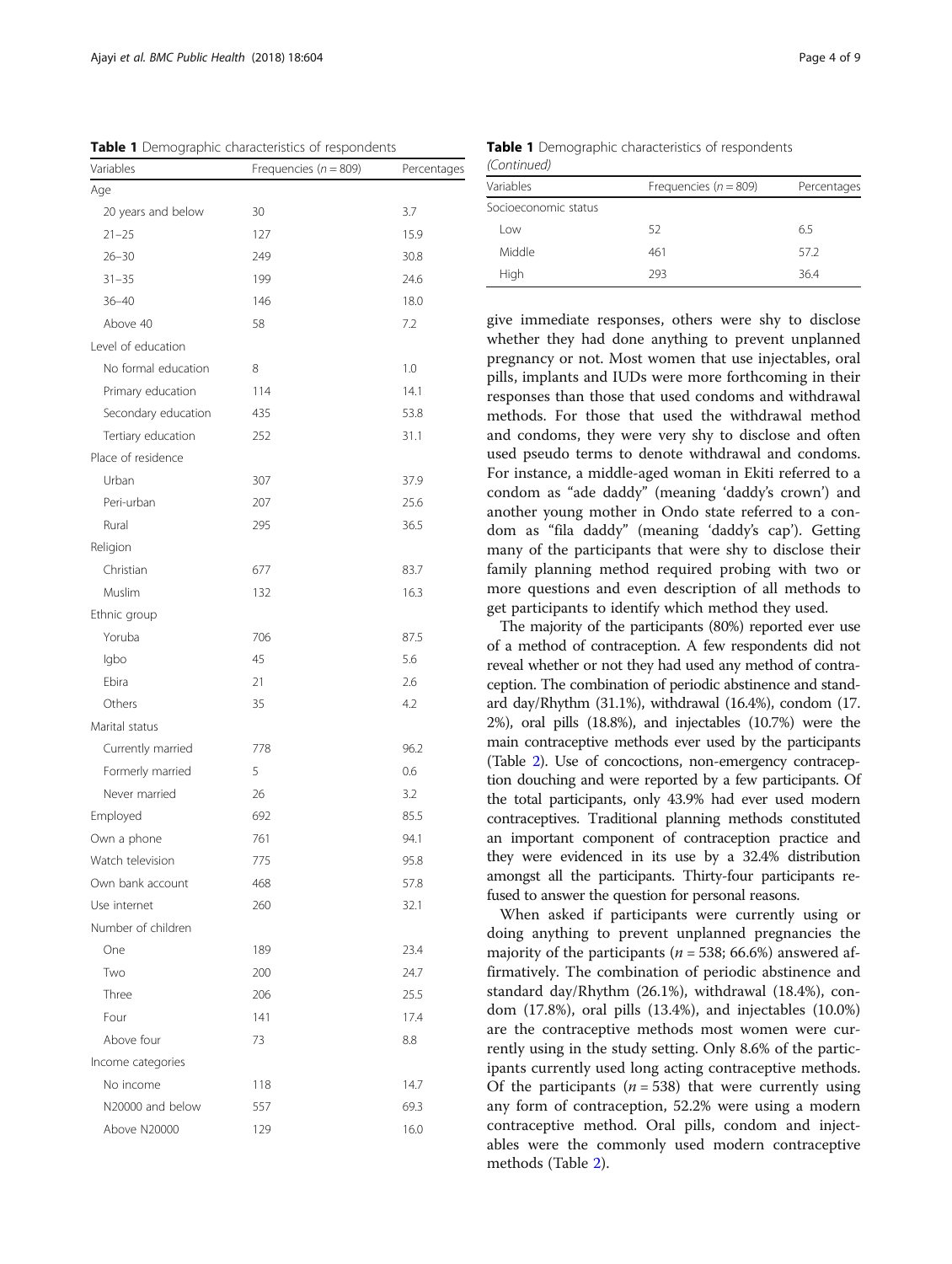<span id="page-4-0"></span>Table 2 Awareness and use of contraceptive methods

| Variables                         | Aware of contraceptive methods ( $n = 809$ ) | Ever use $n = 645$ | Current use $(n = 538)$ |
|-----------------------------------|----------------------------------------------|--------------------|-------------------------|
| Male sterilisation                | 155 (19.5)                                   | 0(0)               | 0(0.0)                  |
| Female sterilisation              | 782 (98.6)                                   | 2(0.3)             | 1(0.2)                  |
| Intrauterine device (IUD)         | 595 (74.9)                                   | 24(3.7)            | 22(4.1)                 |
| Injectable                        | 768 (96.7)                                   | 66 (10.2)          | 54 (10.0)               |
| Implants                          | 730 (92.1)                                   | 27(4.2)            | 23(4.3)                 |
| Oral pills                        | 769 (97.2)                                   | 116 (18.0)         | 72 (13.4)               |
| Male Condom                       | 782 (98.6)                                   | 106(16.4)          | 96 (17.8)               |
| Female condom                     | 738 (93.1)                                   | 1(0.2)             | 1(0.2)                  |
| Emergency contraception           | 708 (89.3)                                   | 13(2.0)            | 12(2.2)                 |
| Rhythm method/Standard day method | 737 (92.9)                                   | 144 (22.3)         | 142 (26.4)              |
| Lactation Amenorrhea              | 734 (92.6)                                   | 7(1.1)             | 6(1.1)                  |
| Withdrawal method                 | 748 (94.3)                                   | 101(15.7)          | 99 (16.8)               |
| Folk methods                      | 48 (6.1)                                     | 8(1.2)             | 10(1.8)                 |

Key: folk methods- use of lime, alcohol, salt and water, douching/extraction of sperm and amplicox as emergency contraception

#### Factors associated with of contraceptive

The proportion of women that had ever used any form of contraception was highest in urban areas (92.8%), among women that had completed higher education (87. 2%), were aged above 25 years (87.1%), with two or more children (77.1%), and of high socioeconomic status (79. 2%) (Table [3](#page-5-0)). In the logistic regression, after adjusting for confounding variable (education), only urban residence (AOR: 3.7; CI: 2.2–6.0), peri-urban residence (AOR:2.3; 95% CI:1.4–3.1), and high socioeconomic status (AOR:2.1; CI: 1.01–4.3) were the independent predictors of ever use of contraception. In reference to women who had one child, women with two or more children had higher odds of reporting ever used of any contraceptive methods.

In reference to women residing in rural residences, women residing in urban residences (AOR: 4.5; CI: 3.0– 6.8) and peri-urban residences (AOR: 2.2; CI:1.5–3.3) were more likely to be current users of any method of contraception (Table [3](#page-5-0)). Also, women who had two or more children had higher odds of reporting current use of any contraceptive methods compared to women who had one child. Likewise, women who resided in urban areas (AOR:2.1; 95% CI: 1.4–3.0) and peri-urban areas (AOR: 1.9; 95% CI: 1.3–2.9) had higher odds of reporting current use of modern contraception relative to women in rural areas. Compared with women who had one child, women with two children (AOR: 1.6; 95% CI: 1.1– 2.5) and four or more children (AOR:1.7; 95% CI:1.03–2. 7) had higher odds of reporting current use of a modern contraceptive method.

# Reasons for non-use of contraception

The in-depth interviews provided far-reaching analysis of the dynamics of contraceptive use among South

Western Nigerian women. The reasons for non-use of contraception is arranged and discussed under the following themes:

# Fear of side effects

The fear of side effects of modern contraception was the most reported reason for non-use of contraception and modern contraception in particular. Some women believe that modern contraceptives are harmful to the body and as such fails to use contraceptives or rely on less effective traditional family planning methods. The response of a 23-year-old mother of 2 children who had a secondary level of education epitomised this view:

"I do not use pills or condoms because I am afraid of their side effects" (IDI Participant 1, 12 July 2017 Ekiti state).

In a bid to still prevent pregnancy, some women practice some unconventional and unreliable methods. For instance a woman described what she does to prevent pregnancy by stating: "I use the withdrawal method and sometimes maintain top position during sex to hinder the flow of sperm. I am scared of using modern family planning methods". Maintain top position during sex may not prevent a woman from getting pregnant. However, this underscores that unmet need for family planning is not limited to lack of access, but also because of perceived danger a modern contraception poses to a woman's body. When asked how she prevent unplanned pregnancy, a 37 years old mother of 4 children stated: "I use ampicilin, because I am scared of the side effects of combination 4, Injectables and implants. I have seen people that used them and menstruated twice a month. Another person used IUD and her stomach became swollen and yet another person became lean" (IDI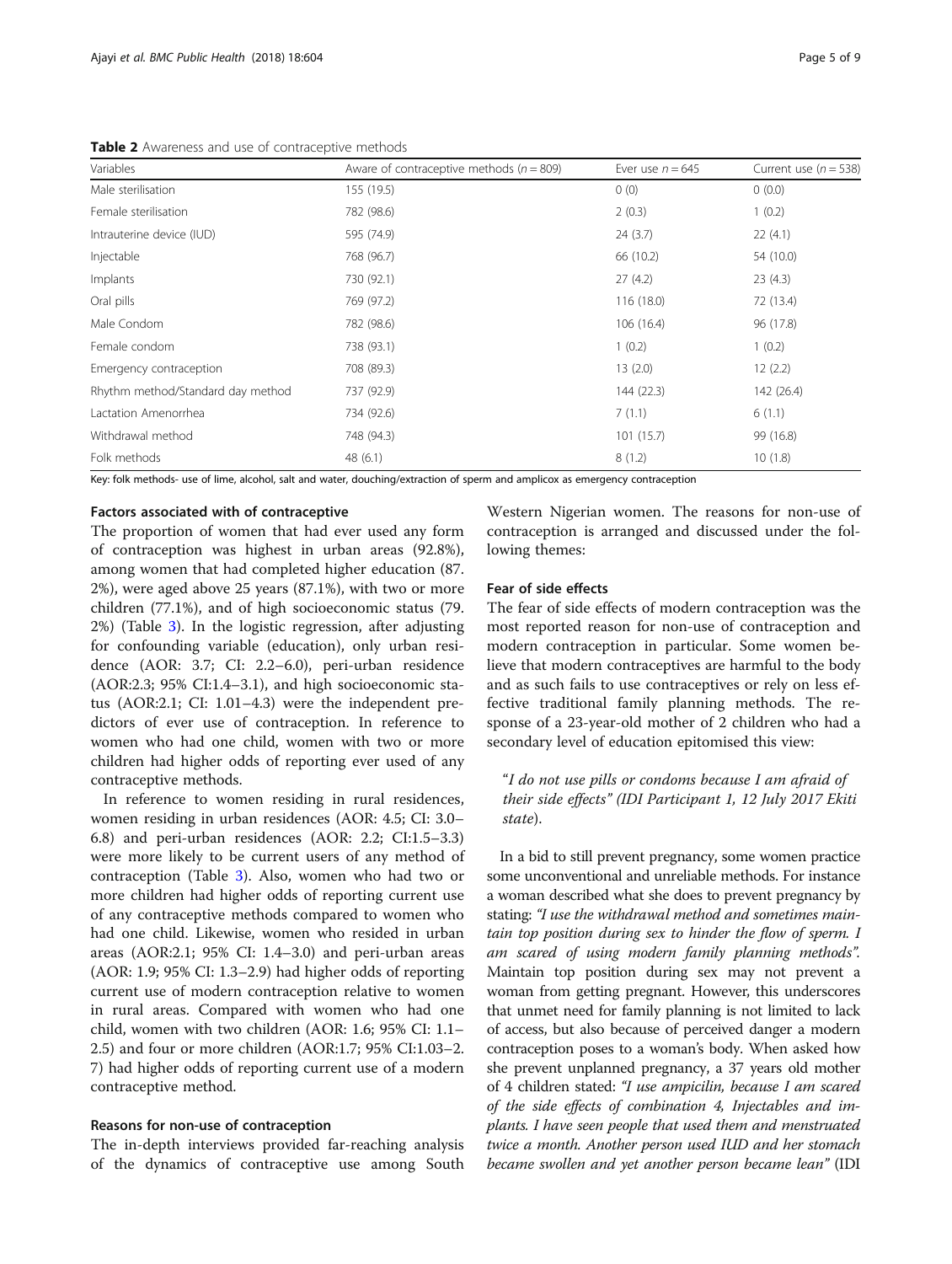| Variables                | Ever use any methods<br>$(n = 645)$ |                      | Ever used any modern<br>methods (355) |                          | Current use of any<br>contraception methods (538) |                       | Current use of any modern<br>contraceptive methods (281) |                       |
|--------------------------|-------------------------------------|----------------------|---------------------------------------|--------------------------|---------------------------------------------------|-----------------------|----------------------------------------------------------|-----------------------|
|                          | Frequency (%) AOR (CI)              |                      | Frequency (%)                         | AOR (CI)                 | Frequency (%)                                     | AOR (CI)              | Frequency (%)                                            | AOR (CI)              |
| Age                      |                                     |                      |                                       |                          |                                                   |                       |                                                          |                       |
| 30 and below             | 305 (79.2)                          | Ref                  | 174 (43.0)                            | Ref                      | 251 (65.2)                                        | Ref                   | 138 (34.1)                                               | Ref                   |
| Above 30                 | 339 (87.1)                          | $1.3(0.8-2.0)$       | 181 (44.9)                            |                          | 287 (73.8)                                        | $1.0(0.7-1.5)$        | 143 (35.5)                                               | $0.8(0.6-1.1)$        |
| Level of education       |                                     |                      |                                       |                          |                                                   |                       |                                                          |                       |
| No formal<br>education   | 4(50.0)                             |                      | 1(12.5)                               |                          | 3(37.5)                                           |                       | 0(0.0)                                                   |                       |
| Primary                  | 86 (79.6)                           |                      | 50 (43.9)                             | $\qquad \qquad -$        | 70 (64.8)                                         |                       | 39 (34.2)                                                |                       |
| Secondary                | 344(82.5)                           |                      | 193 (44.4)                            | $\qquad \qquad -$        | 286 (68.6)                                        |                       | 150 (34.5)                                               |                       |
| Higher degree 211 (87.2) |                                     |                      | 111(44.0)                             | $\overline{\phantom{0}}$ | 180 (74.4)                                        |                       | 92 (36.5)                                                |                       |
| Place of residence       |                                     |                      |                                       |                          |                                                   |                       |                                                          |                       |
| Urban                    | 270 (92.8)                          | $3.7$ (2.2-6.0)***   | 130(42.3)                             | $1.6(1.1-2.2)^{*}$       | 248 (85.2)                                        | 4.5 $(3.0 - 6.8)$ *** | 122 (39.7)                                               | $2.1 (1.4 - 3.0)$ *** |
| Peri-urban               | 167 (83.9)                          | $2.3$ (1.4-3.8)**    | 100 (48.3)                            | $1.7(1.2-2.5)^{*}$       | 137 (68.8)                                        | $2.2$ (1.5-3.3)***    | 77 (37.2)                                                | $1.9(1.3-2.9)$ ***    |
| Rural                    | 208 (73.0)                          |                      | 125 (42.4)                            |                          | 154 (54.0)                                        | Ref                   | 82 (27.8)                                                | Ref                   |
| Socioeconomic status     |                                     |                      |                                       |                          |                                                   |                       |                                                          |                       |
| Low                      | 33 (64.7)                           | Ref                  | 26 (50.0)                             | Ref                      | 24(47.1)                                          | Ref                   | 19 (36.5)                                                | Ref                   |
| Middle                   | 361 (82.6)                          | $1.8(0.9 - 3.5)$     | 199 (43.2)                            | $1.0(0.5-1.8)$           | 301 (68.9)                                        | $1.7(0.9-3.2)$        | 152 (33.0)                                               | $0.9(0.5-1.7)$        |
| High                     | 248 (87.3)                          | $2.1(1.01-4.3)$ *    | 130 (44.4)                            | $1.2(0.6-2.3)$           | 212 (74.6)                                        | $1.9(1.0-3.6)$        | 110 (37.5)                                               | $1.0(0.5-2.0)$        |
| Parity                   |                                     |                      |                                       |                          |                                                   |                       |                                                          |                       |
| $\overline{1}$           | 128 (73.1)                          | Ref                  | 64 (33.9)                             | Ref                      | 102 (58.3)                                        | Ref                   | 52 (27.5)                                                | Ref                   |
| $\overline{2}$           | 177 (91.7)                          | $3.9(2.2 - 7.1)$ *** | 99 (49.5)                             | $1.9(1.2 - 2.9)^*$       | 150 (77.7)                                        | $2.9(1.8-4.8)$ ***    | 78 (39.0)                                                | $1.6(1.1-2.5)^{*}$    |
| $\overline{3}$           | 165 (82.5)                          | $1.9(1.1-3.3)^{*}$   | 89 (43.2)                             | $1.4(0.9-2.2)$           | 142 (71.0)                                        | $2.1 (1.3 - 3.4)$ *** | 71 (34.5)                                                | $1.4(0.9-2.2)$        |
| 4 and above              | 175 (84.5)                          | $2.7$ (1.5-4.8)***   | 103 (48.9)                            | $1.9(1.2-3.0)$ *         | 145 (70.0)                                        | $2.4(1.5-4.1)$ ***    | 80 (37.4)                                                | $1.7(1.03-2.7)$ *     |

<span id="page-5-0"></span>Table 3 Factors associated with use of contraceptive

Models adjusted for level of education; Ref reference, AOR adjusted odd ratio, CI confidence interval

\*\*\* Means  $p < 001$ , \*\* Means  $P < 0.005$ , \* Means  $P < 0.05$ 

Participant 4, 11 July 2016 Ekiti State). The use of ampicillin after sex is an unproven contraceptive method.

The fear of side effects of modern contraception also made some simply attempt to push out sperm immediately after sex. This view was corroborated by the response of a 25-year-old mother of two children:

(Laughed!) "What I do is… (pause a little and continue) I usually push out the sperm immediately after sex and I douche to flush out all the sperm. I am afraid of what will happen to me should I use the family planning given to women at the health centre" (IDI participant).

Many participants opined that modern family planning methods could result in irregular menses, bleeding, swollen stomachs, weight gain or loss, delayed return to fertility and caused vaginal to give off an odour. This fear was driven by personal experience or the experiences of friends or relatives. A 30-year-old mother of four children described her reason for not using modern contraceptives. She stated that her reason for not using modern

contraception was due to her friends' experiences. When asked about why she is not using modern contraception, she stated, "I have friends that have used pills, implants and injections and they experienced weight loss, swollen stomach, continuous bleeding, headache and fainting". Another woman, aged 44 year who had five children stated that her younger sister's experience influenced her decision not to use contraceptive. When asked about her reason for not using a modern contraceptive method, she responded, "I did not do modern contraception because of its side effects on my younger sister. My sister used injectables and she could not conceive for seven years after its use. One cannot give birth when you want to. A friend of mine used an implant and became lean until she had to remove it. Thus I use the withdrawal method".

# "I will use modern contraceptive methods to limit the number of children".

Some women were not using any contraceptive methods or were using traditional family planning methods. They believed that modern family planning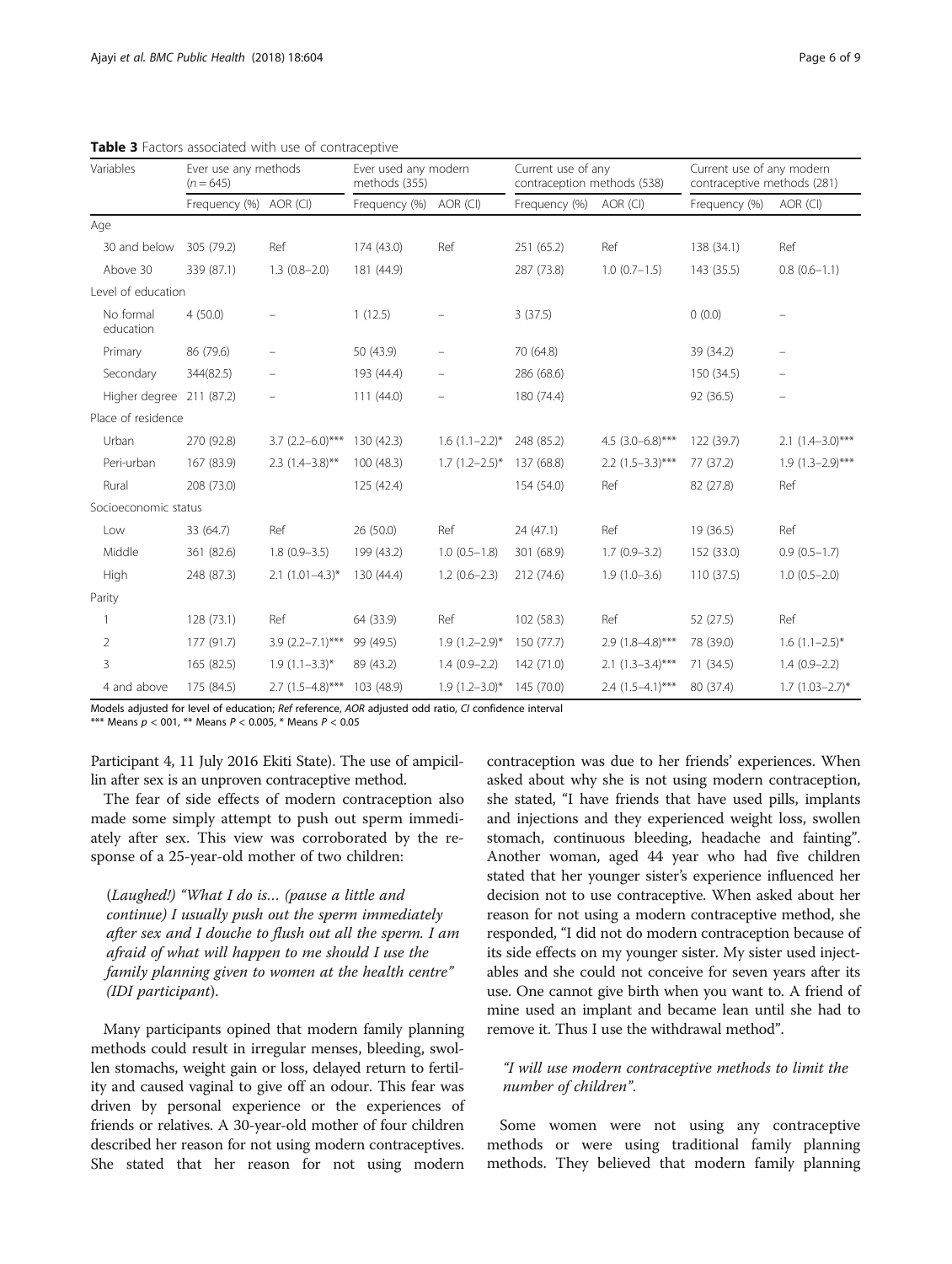was best suited to limiting the number of children. Thus, they would only use modern family planning methods when they wanted to stop having children. A 28-year old woman who had three children corroborated this:

"I could use an implant after I have given birth to all the children I want" (IDI participant 40, August 28, Ondo State).

# Lack of access

One woman in Ondo state who was 30 years old mother of four children expressed her concern about limited access to family modern contraception in the community health centre in their community. According to her, "modern family planning is free but not sufficient. That is why I use the rhythm method. After they have given (contraceptives) to about four to five people, they would say to us that they (the contraceptives) are finished".

# **Discussion**

This study examined the use of traditional and modern contraceptive methods among childbearing women in two southwestern Nigeria states. The study also examined the determinants of contraceptive use, reasons for non-use of — and discontinuation of contraceptives. In a bid to ensure accuracy in our estimate, we probed women with series of questions regarding child spacing and what they did to prevent pregnancy during the period they intend to space births. The findings indicated that awareness of contraception methods was almost universal and ever use of contraception was high. The findings of this study on awareness of contraceptive methods corroborated the NDHS report [\[12](#page-8-0)] and previous studies [\[11,](#page-8-0) [18](#page-8-0), [36\]](#page-8-0) that showed that awareness of family planning methods was almost universal. Improved knowledge and awareness of methods of family planning could be attributable to integration of family planning programmes into reproductive health programmes [[37](#page-8-0)] in Nigeria. Women had had the opportunity to learn about the importance of child spacing and the benefits of family planning during antenatal care and child immunisation. Beyond this, access to family planning had improved due to the various efforts of government and non-government agencies. Nevertheless, many women could not accurately describe the rhythm method, female condoms and emergency contraception. These are gaps in women's knowledge that needed to be addressed in family planning clinics.

Our study shows that 66.1% of childbearing women are currently using any methods of contraception in the two southwestern Nigeria states. Of the current users of any contraceptive methods, about half (44.3%) were using a traditional contraceptive method (withdrawal,

periodic abstinence and standard day/rhythm, and lactation amenorrhea). The findings of this study indicated that the majority of women practiced a form of contraception in these two South Western Nigerian states. The qualitative findings corroborate the quantitative findings and clearly indicate that most women practised a family planning method. Similar to our study, a contraceptive use prevalence of over 50 to 70% was reported in surveys conducted in southwestern Nigeria communities [[14](#page-8-0)–[19](#page-8-0)]. However, these studies differ from the current study in that they were conducted among specific groups of women, such as; women attending antenatal clinics and women residing in certain small communities of southwestern Nigeria. The level of condom use in the present study is similar to surveys conducted in the study setting [[16,](#page-8-0) [18,](#page-8-0) [19](#page-8-0)].

We found a high rate of use of traditional family planning methods contrary to previous studies [\[16](#page-8-0), [18](#page-8-0), [19](#page-8-0)]. The previous studies differ from this present study in that they were conducted among women attending antenatal clinic and among women residing in rural settings. The plausible reason for the high rate of traditional family planning method found in our study may be due to our willingness to probe. A study conducted in Ekiti and Ondo states shows that 46.2% of women did not disclose their method of contraceptive [\[19](#page-8-0)]. Researchers need to take note that discussion about contraception in cultural sensitive environments such as sub-Saharan Africa required better preparation and understanding of the cultural context. An ability to probe was non-negotiable in this context and some participants might still not have revealed the method they practiced, even when probed persistently. Some participants simply stated that such discussion was off limits and should be between husband and wife. One plausible explanation for participants' refusing to answer or answering negatively was that women sometimes misunderstood the questions to mean use of modern contraception. In addition, methods such as the condom, the withdrawal method and the rhythm method were not named in the Yoruba language. Therefore, having to use the local language to describe the withdrawal method, for instance, was particularly awkward for many women. Thus, they might simply have stated that they do not use any method of contraception. By focusing the discussion on child spacing and what they did to prevent pregnancy when spacing their children, we were able to elicit information on family planning from the participants. The findings of this study were important in understanding the nuances of contraceptive use in Nigeria and by extension sub-Saharan Africa. The use of traditional methods was common, as reported by Dasguta et al. [[38\]](#page-8-0) who clearly indicated that periodic abstinence and lactation amenorrhea were the most common postpartum contraceptive methods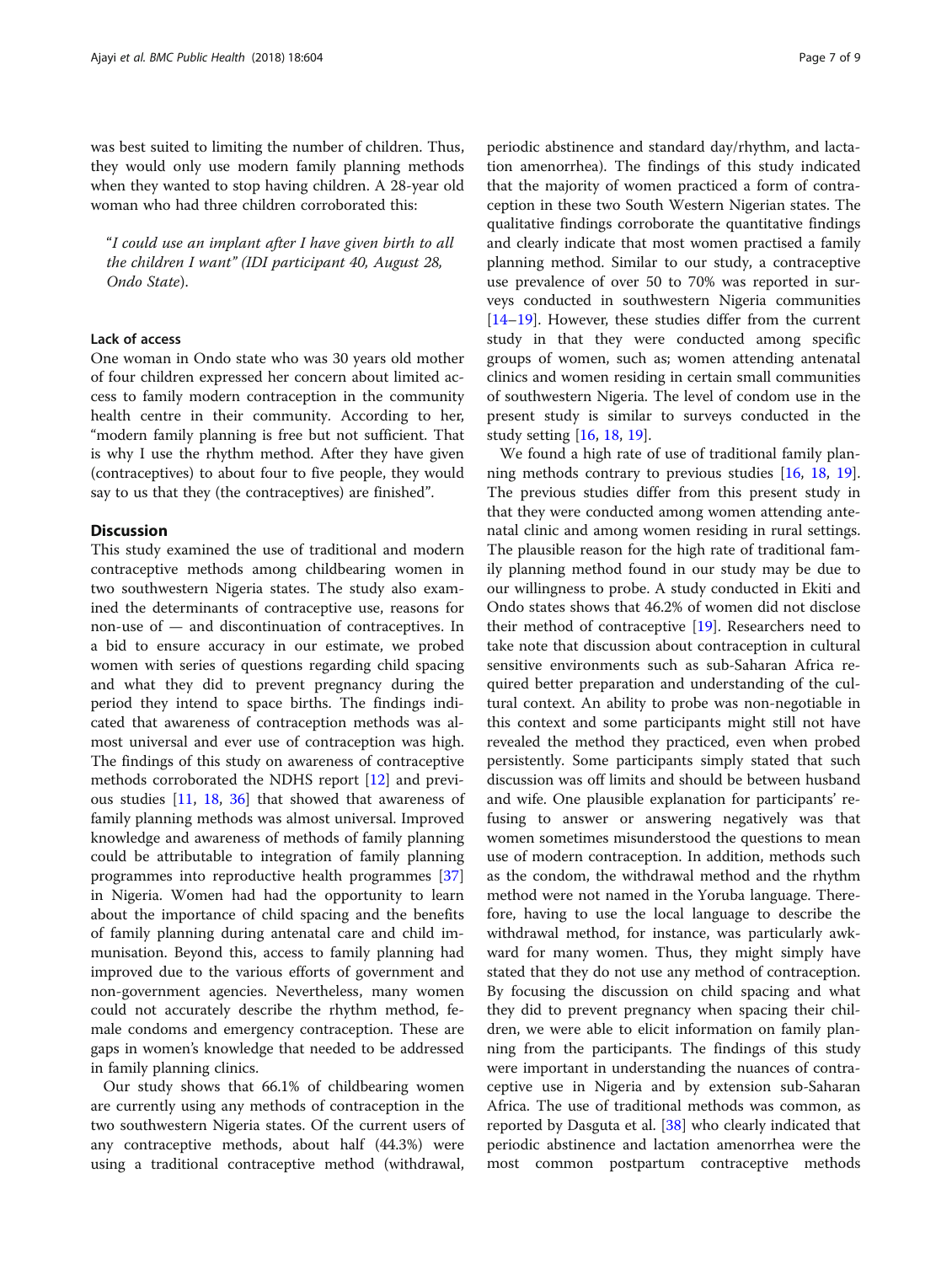<span id="page-7-0"></span>among women in Malawi and as soon as women resumed sexual intercourse, the use of contraceptive rose to as high as 77%. The findings of the qualitative study indicate that some women even utilise some unconventional contraceptive methods to prevent pregnancy.

The quantitative finding indicates that urban area of residence was associated with contraceptive use, which is consistent with previous studies. One plausible explanation for this could be that urban areas still maintained urban privilege in allocation of family planning resources. The finding of the qualitative study corroborates this assumption. Complaints about lack of access to contraceptive methods were only from rural areas as found in the qualitative study. Thus, efforts to encourage optimal use of contraceptive methods should be intensified in rural areas.

The findings from the qualitative study shed light on the main reasons for non-use of contraceptive methods in the study settings. Fears of modern contraceptive side effects, postponement of contraceptive use and lack of access were among the reasons for non-use of contraceptives, which is consistent with previous studies [\[9](#page-8-0), [10](#page-8-0), [18,](#page-8-0) [39](#page-8-0)–[41](#page-8-0)]. The narratives of women in the study setting suggest that fear of modern contraceptive side effects is the main reason for not using modern contraceptive. Many women rely on less effective (traditional methods) and some unproven contraceptive methods [\[21](#page-8-0), [39\]](#page-8-0) due to fear of modern contraceptives' side effects. However, only a few women discontinued contraceptive due to experience of side effects. This finding thus illustrates that empowering women with adequate information about the effectiveness of each contraceptive method, mechanism of action and side effects would enable women to make informed choices. Providers should provide clientfocused, quality, contraceptives service that respects the confidentiality of women. Counselling women about contraceptive side effects would be crucial to allay the fears they have about contraceptive side effects.

# Study limitation

Self-reporting of use and non-use of contraception was a limitation of this study, which could have led to possible underestimating of levels of contraceptive use. To minimise the impact of this limitation, the researcher trained the research assistants on methods of eliciting sensitive information. In addition, the probing technique helped to mitigate this limitation. This study was conducted in two of the six states in southwestern Nigeria, as such; the findings may not be generalizable to the whole of southwestern Nigeria.

# Conclusion

Our study suggests that use of any method of contraception is high in the study setting; however, use of modern

contraceptive methods (known to be more effective) is low. Many women depend on less effective traditional contraceptive methods due to fear of side effects of modern contraception. The findings of this study confirm the study assumption that the rate of traditional contraceptive use may have been underestimated in previous studies. Eliciting information on the use of contraception —a culturally sensitive issue—in sub-Saharan Africa will require probing skills to ensure accurate data. The contraceptive calendar developed by the Demographic and Health Survey could be an important probing tool for eliciting accurate contraceptive information in sub-Saharan Africa.

#### **Abbreviations**

IDI: In-depth interview; IUD: Intrauterine device; NDHS: Nigeria demographic and health survey

#### Acknowledgements

We acknowledge the research assistants: Roselyn Alademomi, Ojo Yomi, and Tunde Awopegba for their immense contribution to the successful data collection across the difficult to access study settings.

#### Availability of data and materials

The dataset is available from the corresponding author upon request.

#### Authors' contributions

AAI, AOV and WA conceived and designed the study. AAI analysed the data and drafted the manuscript. AOV and WA extensively reviewed the article. All authors read and approved the final manuscript.

#### Ethics approval and consent to participate

The University of Fort Hare Ethical Review Committee and Ondo State Health Research Ethics Committee reviewed and approved the study protocol. All participants gave their consent to participate in the study.

#### Competing interests

The authors declare that they have no competing interests.

## Publisher's Note

Springer Nature remains neutral with regard to jurisdictional claims in published maps and institutional affiliations.

#### Author details

<sup>1</sup>Department of Sociology, Faculty of Social Sciences & Humanities, University of Fort Hare, 50 Church street, East London 5200, Eastern Cape, South Africa. 2 Department of Family Medicine, Cecilia Makiwane Hospital, East London Hospital Complex, Walter Sisulu University, East London, Eastern Cape, South Africa.

# Received: 13 January 2018 Accepted: 27 April 2018 Published online: 09 May 2018

#### References

- Stover J, Sonneveldt E. Progress toward the Goals of FP2020. Stud Fam Plann. 2017;48(1):83–8.
- 2. Singh S, Bankole A, Darroch JE. The impact of contraceptive use and abortion on fertility in sub-Saharan Africa: estimates for 2003–2014. Popul Dev Rev. 2017;43(S1):141–65.
- 3. Chen MJ, Kim CR, Whitehouse KC, Berry-Bibee E, Gaffield ME. Development, updates, and future directions of the World Health Organization selected practice recommendations for contraceptive use. Int J Gynecol Obstet. 2017;136(2):113–9.
- 4. Cavalcanti TVdV, Kocharkov G, Santos C. Family Planning and Development: Aggregate effects of contraceptive use. Unpublished; 2016.
- 5. Sedgh G, Singh S, Hussain R. Intended and unintended pregnancies worldwide in 2012 and recent trends. Stud Fam Plan. 2014;45(3):301–14.